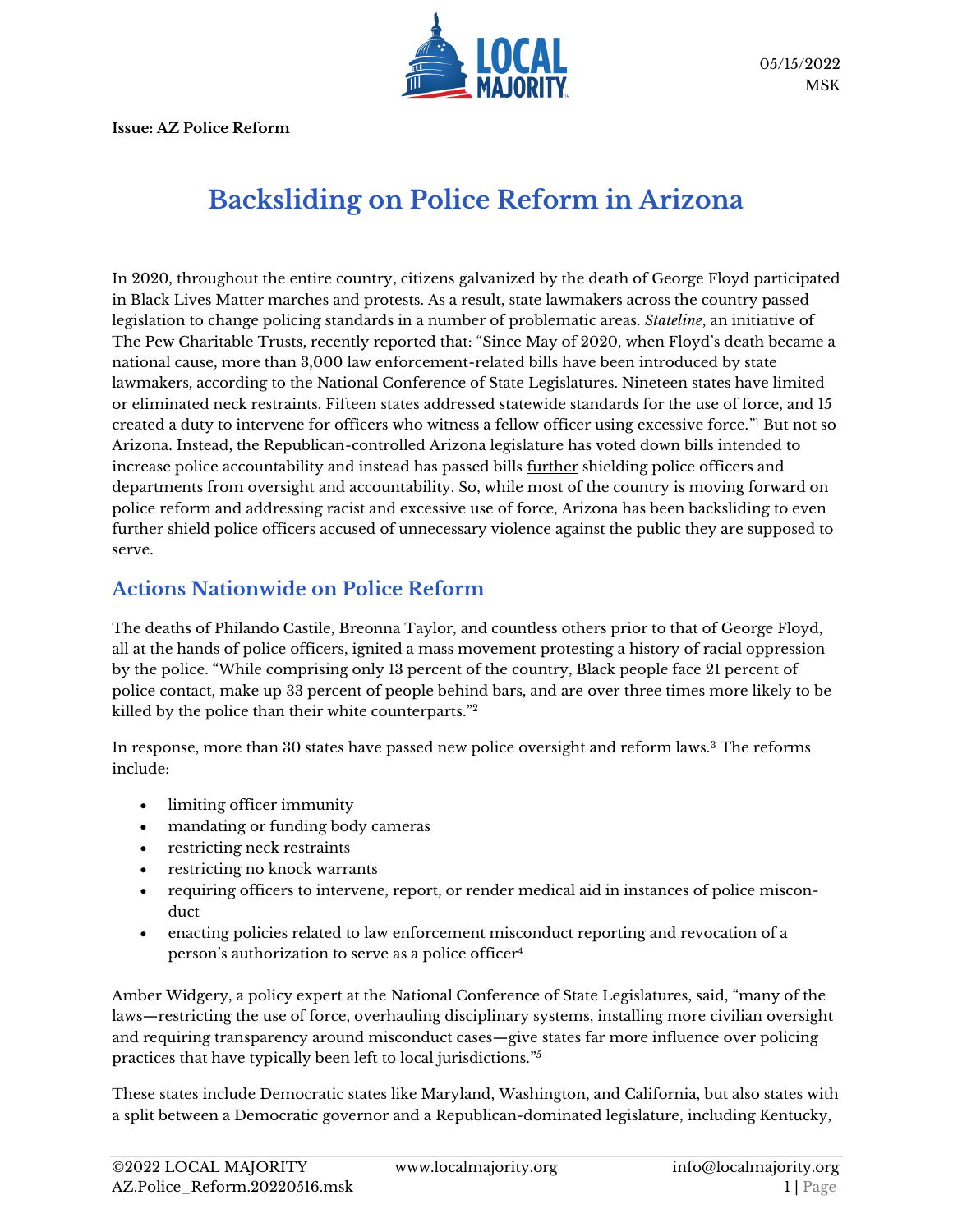

Louisiana, and North Carolina.<sup>6</sup> But some states controlled by Republicans have moved in the opposite direction.<sup>7</sup>

## **Arizona's Need for Police Reform**

A database of deadly use of force by police over the past eight years, from 2013 through 2021, has been compiled by "Mapping Police Violence." Arizona ranks fourth among all the states, with a rate of 60 deaths per one million for that time period.<sup>8</sup> Even worse is the record for Phoenix, Arizona's biggest city. "When adjusting for the population of the 10 largest cities, Phoenix has a deadly incident rate of 75 people killed per one million. This is nearly double San Antonio, the city ranked at number two that has a rate of 42 deaths per 1 million people. Phoenix's rate is more than double the remaining eight cities on the list." <sup>9</sup> The Phoenix police department has the highest rate for the use of deadly force of the ten most populous cities in America. Phoenix had the second highest rate of any department tracked in the data base.<sup>10</sup> In December the Arizona Republic reported that, "In 2018, [Phoenix officers shot at more people than any other police agency](https://www.azcentral.com/in-depth/news/local/arizona-investigations/2019/06/20/phoenix-police-shootings-outpace-other-major-us-cities/3651151002/) in the nation. And 10 years of [Phoenix police records released in 2020](https://www.azcentral.com/in-depth/news/local/phoenix/2020/08/10/phoenix-police-use-force-data-black-latino-native-impact/5407299002/)\_revealed its officers were significantly more likely to use force against Hispanic, Black and Native American residents than white ones." <sup>11</sup> In 2019, for example, Black and Native Phoenix residents faced force by the police at five times the rate white residents did. 12

In 2021 this record resulted in the Department of Justice adding Phoenix to its list of cities being investigated for "pattern or practice" of discriminatory policing.<sup>13</sup> The DOJ is looking at five areas of concern:

- 1. Excessive and deadly force
- 2. How police handle protesters and journalists covering them
- 3. Discriminatory policing
- 4. City's response to people with disabilities
- 5. Police response to homeless people $14$

### **Police Reform Bills Which Failed in Arizona in 2021 and 2022**

In the 2021 legislative session, the following bills, all proposed by Democrats, died in committee because the Republican majority refused to let them be considered for a vote:

- SB 1592, restrictions on use of force by police officer
- SB 1745, restrictions on use of force by police officer
- SB 1746, police officer database of disciplinary records
- HB 2591, elimination of qualified immunity as defense for police officers violating rights
- HB 2767, duty to intervene by a police officer against another
- HB 2768, creation of a police officer database of disciplinary records

In the 2022 legislative session House Democrats tried again to enact reforms rejected in 2021, with the following proposed bills which the Republicans would not vote out of committee:

- HB 2517, restrictions on use of force by police officer
- HB 2519, duty to intervene by a police officer against another

Also in this year's session, the House Republicans actually proposed HB 2650, which passed in the House with bipartisan support. This bill would have established a new agency or division of the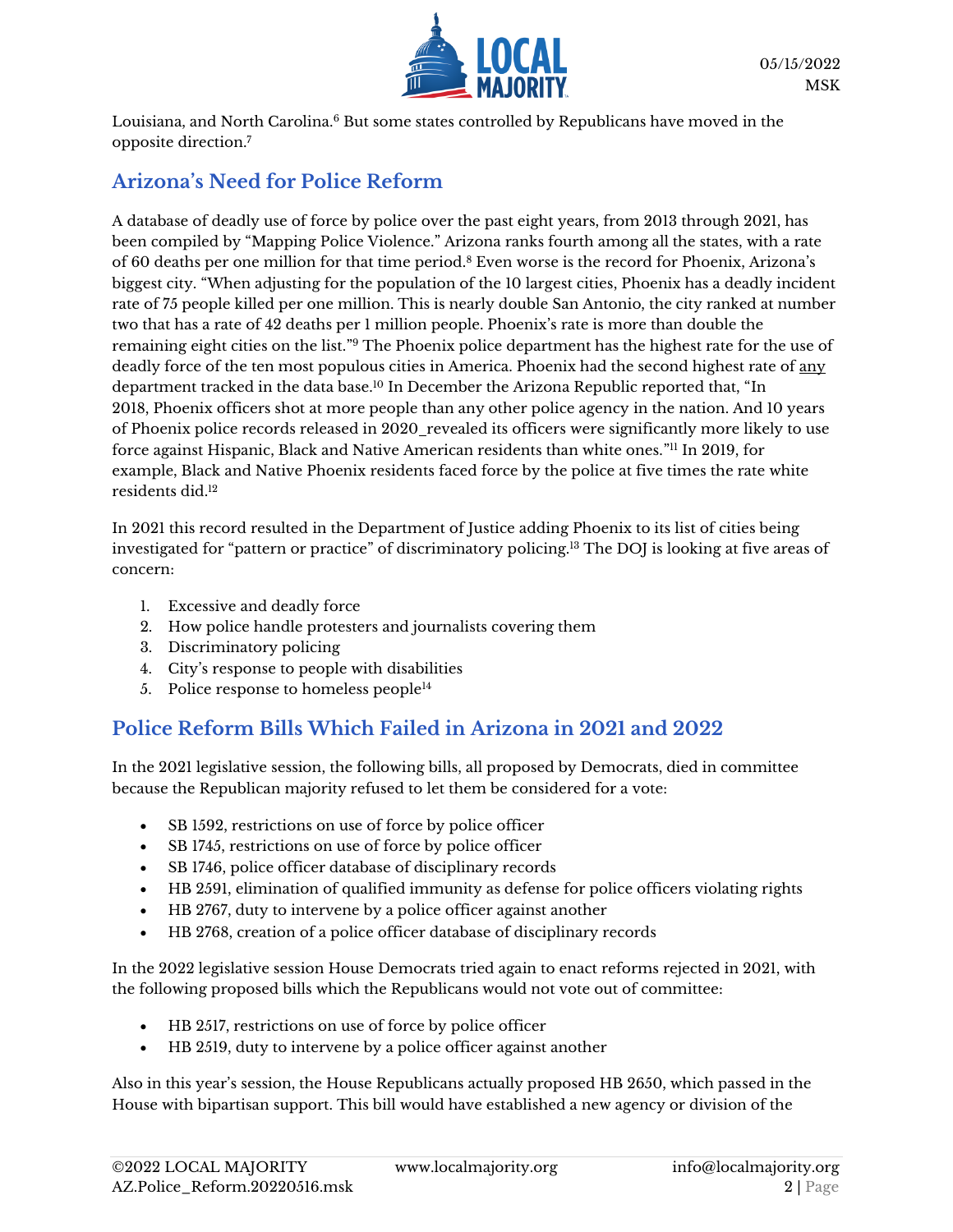

Arizona Dept. of Public Safety to investigate police shootings and any other use of deadly force. It was essentially the same as proposals introduced in prior legislative sessions by the Democratic Minority Leader, Reginald Bolding, which the Republicans did not allow to advance. Apparently, the House Republicans only supported the proposal once one of their own proposed it.<sup>15</sup> However, the Senate Republicans evidently did not agree as the bill died in committee.

#### **Anti-Police Reform Bills Which Passed in Arizona in 2021**

In contrast, here are bills which the Republican majority passed unanimously in 2021, with no votes from Democrats:

HB 2295 allows police officers to appeal decisions by prosecutors to place their names on the Brady list of dishonest officers that prosecutors must maintain as result of a 1963 Supreme Court ruling.

HB 2462 created a new requirement for service on civilian review boards which is that members must have 80 hours of law enforcement training.

HB 2550 requires that before taking a complaint about police misconduct, officers must provide the complainant with a notice that states that making false allegations to a police officer is a felony.

HB 2567 requires that 2/3 of any board or entity that investigates police misconduct be composed of police officers from the same department as the officer being investigated.

The ACLU described these actions in 2021 as follows:

"Advocates, community members, and public officials across Arizona have been reimagining our policing model to create greater transparency, accountability, and justice for people harmed by police violence. Unfortunately, leadership at the Arizona legislature literally worked overtime this session to undermine and destroy the positive progress groups have made toward reigning in the worst police practices." 16

In the 2022 session, Republicans proposed yet another bill intended not to protect the public but to protect police officers from accusations by the public and accountability for potentially illegal or discriminatory actions. If passed, HB 2319 would have prohibited the filming of police officers closer than eight feet unless given permission. The bill was passed by the Republicans in the House but died in the Senate.

### **Police Reform in Arizona Requires a Democratic Majority in both Houses**

In summary, a majority of other states have passed laws in the past two years to address use of excessive force and lack of accountability by police officers, particularly with respect to their policing of minority communities. Arizona, in contrast, has demonstrated a history of discriminatory and inappropriate policing, requiring police reform. Yet Arizona not only has not enacted police reform, as proposed by the Democrats in the legislature, but recently has passed a number of bills intended to further shield police officers from consequences for their actions. It is clear that the only way for Arizona to move toward equal and fair treatment of all its citizens by the police is to elect a majority of Democrats in both the House and the Senate. It is Democratic legislators who will face up to Arizona's shameful history of police misconduct and protect its citizens going forward.